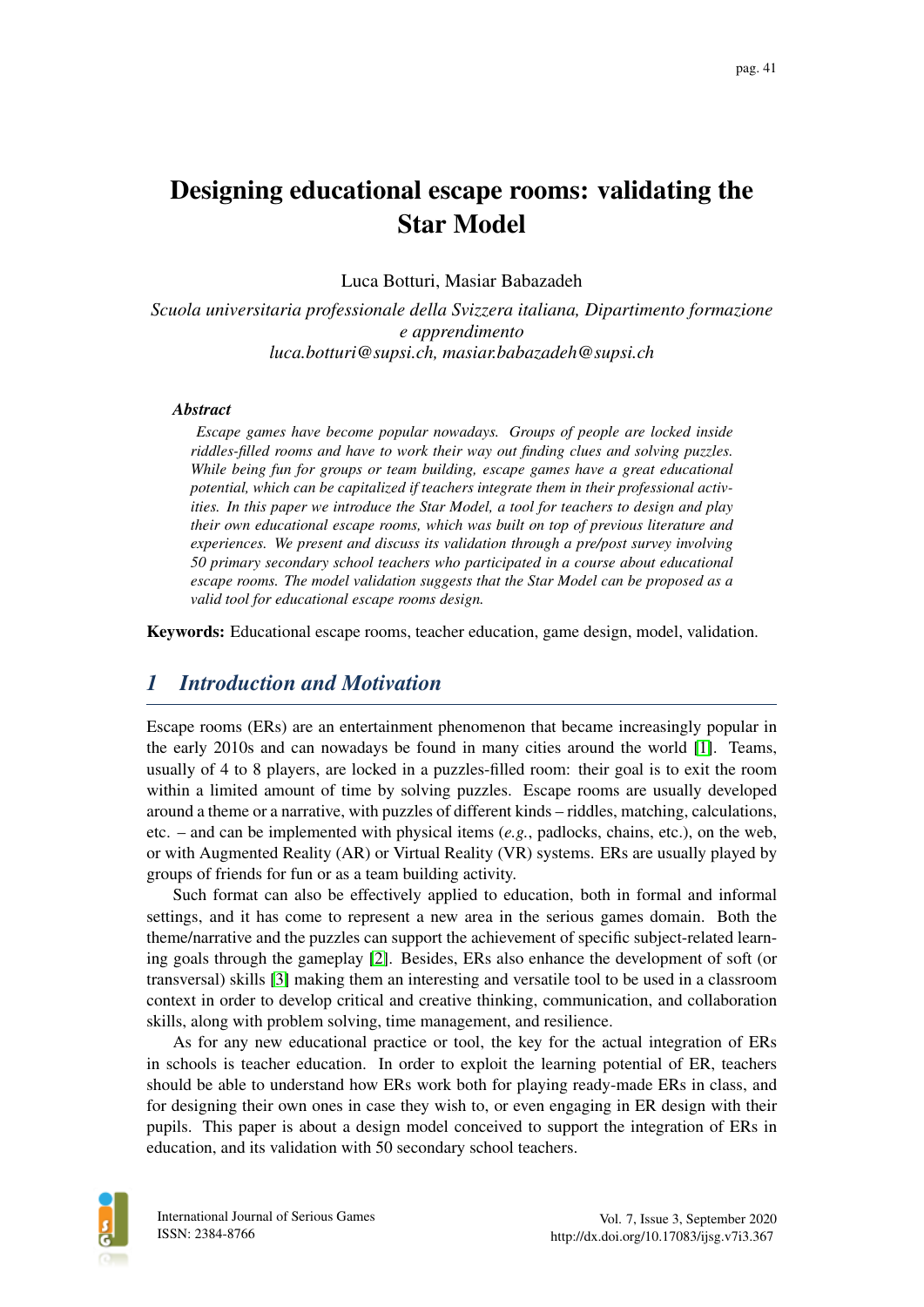Before proceeding further, it is important to point out that the design and implementation of ERs requires different tools and objects, and a dedicated space, which are not always available in a school setting. For this reason, in many instances, escape boxes provide a feasible alternative to leverage on a similar (even if less immersive) gameplay in a more sustainable fashion [\[4\]](#page-12-3). The model presented in this paper can be easily adapted to escape boxes.

The paper is structured as follows. In Section [2,](#page-1-0) we provide a summary of the current literature on the topic. In Section [3](#page-2-0) we introduce the Star Model, illustrating its logic and consistence from a theoretical point of view. In Section [4,](#page-6-0) we present the methods and results of the validation. Finally, in Section [5,](#page-10-0) we draw some conclusions and outlooks.

### <span id="page-1-0"></span>*2 State of the Art*

The exploitation of ERs as a new game-based learning format is a recent topic, and has been analyzed by few studies, which introduced the concept of Educational Escape Room (EER).

Most published studies are informal or case-based [\[5\]](#page-12-4). For example, an EER activity in Higher Education has been presented in [\[6\]](#page-12-5), where the authors study the use of a toolbox gaming strategy based on ER concepts to help students learn about cardiovascular medications in a Pharmacology course. The results of a test with the course participants encourage further research about non-traditional learning activities such as escape games. Another case related to medical studies has been presented in [\[7\]](#page-12-6), where the authors show the design and implementation of a vascular surgery-themed EER. The results of the tests carried out with small groups of participants suggest that the pilot project created a new learning experience by combining puzzles, riddles, and manual techniques. Both studies lack to show the actual evaluation methodology and the model that guided the EER design.

A similar activity is shown in [\[8\]](#page-12-7), where authors proposed a Physics-themed escape room for high school students. The presented puzzle aimed to teach students about the physics of fluids, a topic often left out in the authors' high school curriculum. Through the use of a Kahoot quiz, authors gathered feedback from the participants. The paper reports an engaging and "flow"-inducing activity [\[9\]](#page-12-8) that was well perceived by students and that also helped them understand physics concepts. The paper does not clearly state which model was used to design the EER that was presented.

In [\[10\]](#page-12-9) the authors investigated whether escape games can be used as a teaching tool in the context of educational robotics by developing and testing an escape game with Thymio robots. Participants with a wide age range had to learn how to program a Thymio in order to successfully escape the room. The results of the preliminary tests suggest that escape games provide a favorable framework for educational robotic activities, claiming that it puts collaborative learning and self regulation into practice. Another example of EER aimed to teach programming can be found in [\[11\]](#page-12-10), where authors present a paper- and computer-based escape game experience in Higher Education. Neither study indicates if a model was used to design the presented EERs, or if it was based on prior ER experiences.

The survey presented in [\[12\]](#page-12-11) summarizes the state of the art of EERs activities by analyzing 68 papers published in the decade 2009-2019. Interestingly, the number of articles on this topic started skyrocketing in 2017. The results provide a general overview of the current research, by showing metrics on game type, location, team size, time limit, advantages and challenges, and highlight the potential of EERs in supporting teaching and learning. The authors indicate that most of the surveyed EERs report powerful engagement/enjoyment/motivation, along with teamwork and social interaction. One-third of the studies also report a generic learning gain. While most of the research on EERs focuses on the evaluation of ERs in education – namely on their impact on motivation and on the development of subject-matter-related

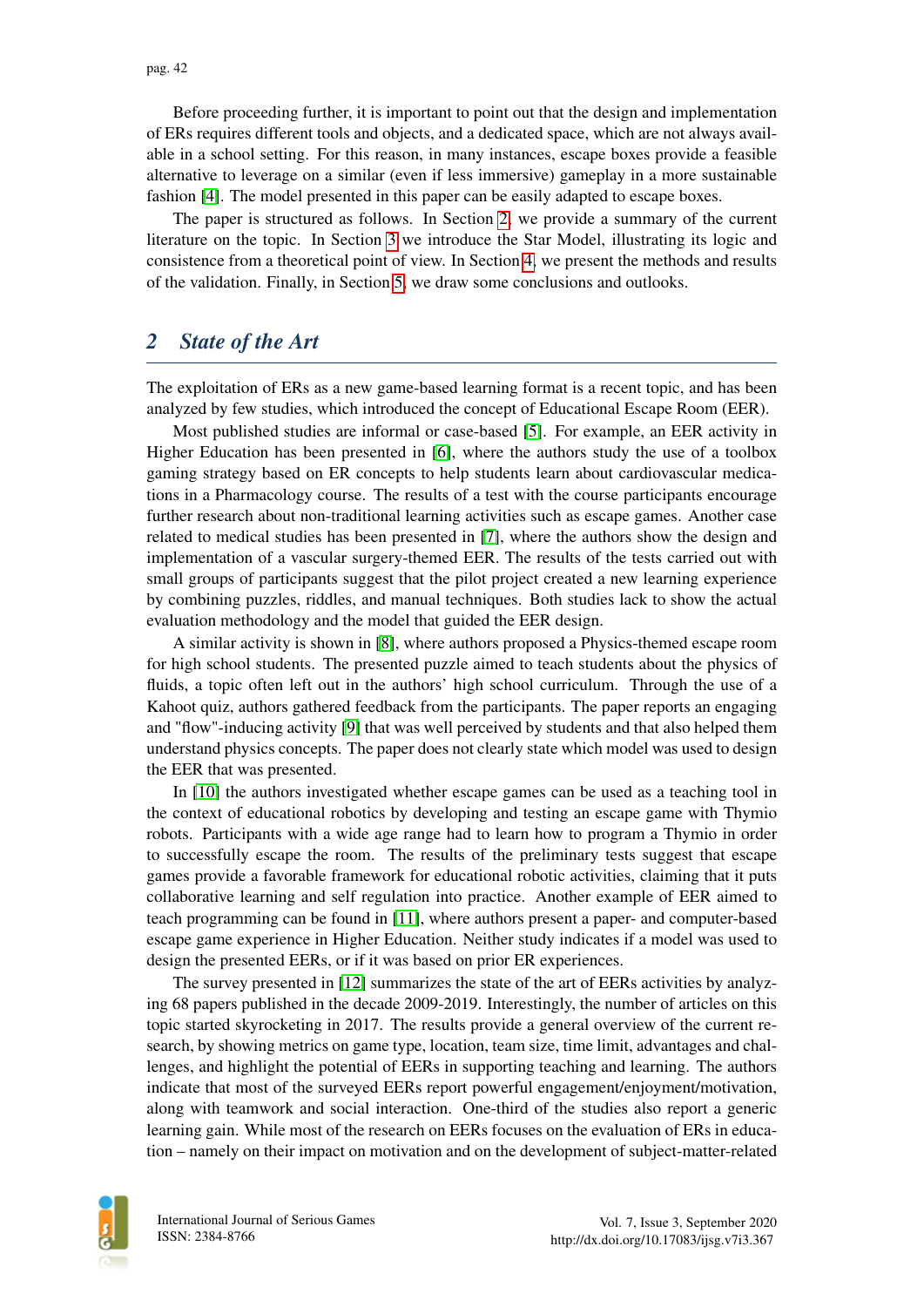competences and life skills – many studies suffer from poor evaluation (*e.g.*, the lack of a control group) and small sample size [\[12\]](#page-12-11). The authors suggest that further studies in the evaluation and debriefing of EERs would therefore be beneficial.

Such an approach is definitely relevant, but it only tells part of the story: as any instructional device or approach, the evaluation of EERs cannot be separated from their design. Indeed, an EER will only be effective if it has been properly designed, developed and implemented, and not just from its "being an EER" (whatever it would mean in practice). Under this respect, the EscapED framework [\[13\]](#page-12-12) aims to support the creation of EER and interactive gaming experiences for staff and students in Higher Education. The framework provides an ordered list of six main steps that can be followed during the design and development phase, and includes an evaluation phase. After conducting a pilot trial, the authors conclude suggesting there are significant reasons to explore such game-based learning activities. The present work can be considered an elaboration and extension of EscapeED.

Finally, it is interesting to notice that most of the current body of research regarding ERs in education focuses on post-compulsory education, *i.e.*, high-school or university education [\[12\]](#page-12-11), especially in Healthcare, Natural Sciences, Social sciences and in relation to Digital technologies. Nonetheless, EERs are being used in compulsory education as well [\[4\]](#page-12-3), and for basically all subjects. The present work stems from the application of ER in primary and secondary education.

## <span id="page-2-0"></span>*3 Framing educational escape rooms: the Star Model*

This study stems from School Break (http://www.school-break.eu), a project funded under the Erasmus+ Programme, which is about the development of tools, training, and exemplary materials for fostering the uptake of EERs in secondary education. As part of its activities, the SchoolBreak team developed 3 teacher handbooks [\[14\]](#page-12-13) [\[15\]](#page-12-14) [\[16\]](#page-13-0) and a set of EERs on various curriculum-related topics, distributed freely on the project website in different languages.

One of the major concerns of the project was to outline a training program to enable preservice and in-service teachers to (a) use EERs in their classes; (b) design their own EERs; and (c) design ERs with their students. This required a conceptualization of the key elements of an effective EER, which were then framed into a design model to be used as advance organizer [\[17\]](#page-13-1) in the training program. The model was labelled Star Model, and we asked ourselves if it was understandable, usable and if teachers actually used it. This paper reports our efforts to validate the Star Model with data collected from 50 pre-service and in-service teachers.

How can we describe an educational escape room in terms of design? What are the elements that we should think of, develop and match with one another in order to generate an effective and engaging game-based learning experience? As for all game-based learning experiences, the design of an EER blends together elements from game design and instructional design, in order to generate an original game cycle geared to learning [\[18\]](#page-13-2).

ER and EER design is a novel field, in which only few specific tools are available. For example, [\[19\]](#page-13-3) reports using a generic experience design model to steer the development of a commercial ER, but most studies focus on the assessment of EER without providing elements about their design, such as [\[7,](#page-12-6) [8,](#page-12-7) [10,](#page-12-9) [11,](#page-12-10) [20](#page-13-4)[–22\]](#page-13-5). To the extent of our knowledge, so far only the recently published EscapED model [\[13\]](#page-12-12) provides an explicit design tool for EERs – and indeed it offered a sound starting point for us as well. This model include a sequence of 6 elements that generate a design process: participants, objectives, theme, puzzles, equipment and evaluation. EscapED was never fully validated, but assessed through the feedback of 8 players of an EER designed with the model, and then through the account of an external

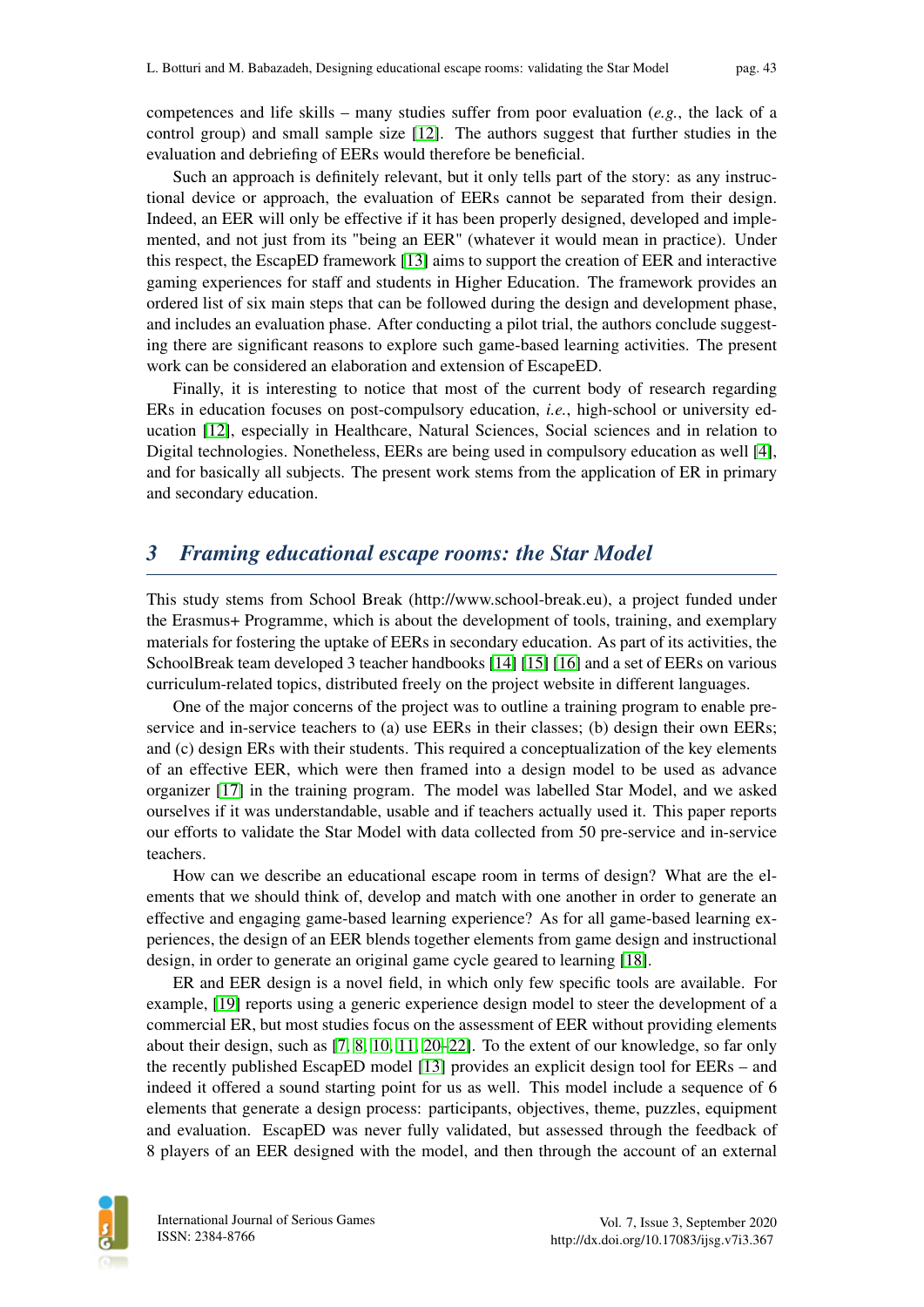Learning Designer that applied it. Our first experience both in the design of EERs and in teacher education were also based on EscapED, and four issues emerged:

- 1. Designing ERs is not only about combining a theme or narrative with puzzles, but also creating a meaningful structure or flow through which the players proceed during the game. In the game design literature this is usually called game-flow [\[23\]](#page-13-6), and it becomes even more important in ER were groups are supposed to work together, as it is often the case in a class setting. Moreover, Nicholson's work emphasized the range of different game-flows that can give shape to ERs [\[24\]](#page-13-7), an element which we thought should be proposed to novice teacher-designers as a central design decision.
- 2. Serious games literature has emphasized the role that debriefing has in completing the learning cycle: the debriefing is where in-game learning emerges and becomes aware. In the EscapeED model, "reflection" only appears as part of the *Evaluation* element, and its importance is reprised in the game developer report included in the paper. While it is clear that the feedback that can be collected from the debriefing is relevant to the evaluation of an ER, just like any evidence about actual learning (e.g., the results of a test), in our experience the debriefing requires a careful and separate design from the evaluation and, from the teacher's point of view, it represents an activity with a distinct finality (i.e., helping pupils to complete their learning cycle vs. evaluating the game-based learning activity).
- 3. ERs in school setting often have to take time, space, resources and other constraints into account. Such elements were present in EscapED, but were scattered across the *Participants* and *Equipment* elements, so that we felt they were not given the required emphasis.
- 4. Finally, while iteration items are included in the *Evaluation* element, the presentation and graphical visualization of EscapED suggests a linear process, which we felt was not realistic. In our experience the design process can start from any element, and often moves back and forth trying to achieve a balance, seldom following a purely linear pattern. This is also the conclusion of the decade-long debate around Instructional Design models [\[25\]](#page-13-8): a design model helps keeping consistency, but can make design ineffective and frustrating if it suggests too rigid an approach.

Our model, which we labelled Star Model because of its visualization and which is illustrated in Figure [1,](#page-4-0) is a proposal to overcome such limitations without missing all the insights gained with EscapED. The Star Model suggests non-linearity and interdependence among its five *game elements* and four *context elements*, which are organized in two distinct layers. It was specifically designed to offer teacher guidance in EERs design.

#### *3.1 Game elements*

From a design point of view, an EER is a game composed of five key elements, represented as the points of the star. Four of them are proper of entertainment ERs, while the fifth element introduces the learning dimension [\[5\]](#page-12-4).

(1) The *Narrative* is the story heartbeat that pulses life into the game. The narrative provides an overarching theme that – if consistently developed – can support the immersiveness of the experience and promote engagement. The narrative should assign an active role to the players, who are not just spectators [\[26\]](#page-13-9), and it also suggests the ER mode or type: escaping a prison, solving a mystery, liberating hostages, etc. The narrative (or theme) is a key feature to support meaningful play [\[23\]](#page-13-6), *i.e.*, a game in which "puzzles and tasks are not simply there to be barriers to winning the game, but each challenge has a purpose and is tied into the larger narrative, giving the player a way to find meaning in their actions." [\[2\]](#page-12-1)

(2) The *Game-Flow* describes the structure of the game experience for the players. Typi-

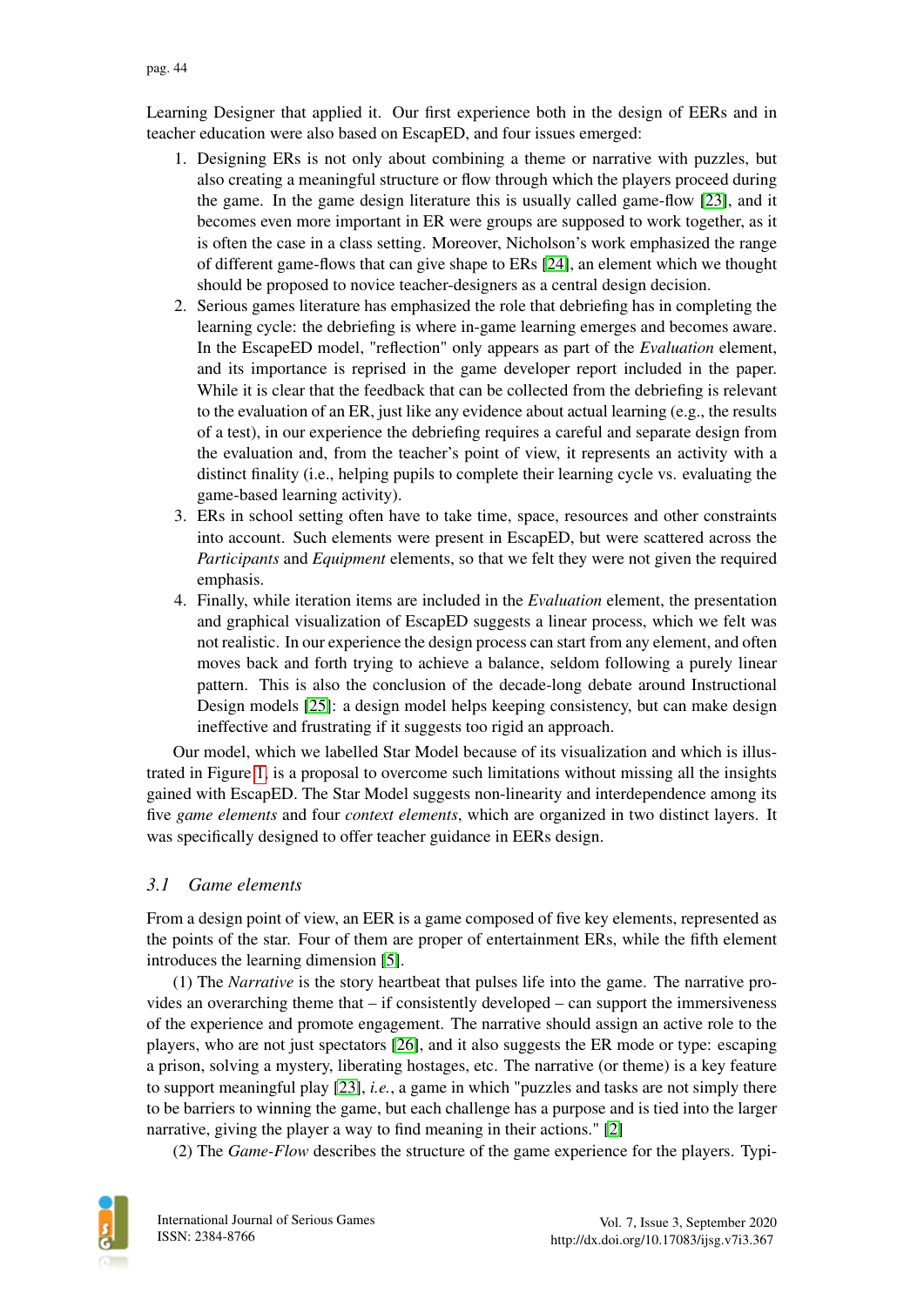<span id="page-4-0"></span>

Figure 1: *The Star Model*

cally, an ER has different phases (an introduction into the escape room "world" and narrative; an exploration, solving different puzzles to get a code, unlocking a big challenge, etc.). Activities within an ER can be sequential or parallel or follow more complex patterns [\[27\]](#page-13-10). While commercial ERs are usually designed for a few people that play collaboratively [\[24\]](#page-13-7), EERs are often designed to host classes of up to 20+ students. Groupings are part of the game-flow design. When multiple players or groups play an ER, they can be competitive and/or collaborative. Of course, as a teacher, ensuring active participation of everyone within groups is very important [\[4\]](#page-12-3).

(3) Solving an escape room means solving a set of *Puzzles*, which are the "tools" of an ER [\[28\]](#page-13-11). Finding objects in a room, breaking a code, translating sentences, doing math, building objects from components, programming, etc. Different types of puzzles can be found in ERs [\[4\]](#page-12-3): (a) cognitive puzzles, that require thinking skills and logic, are probably the most commonly used [\[29\]](#page-13-12); (b) physical puzzles, that require body movements or manipulation; and (c) metapuzzles, *i.e.*, puzzles which bring together results from the other ones, and are often connected to the narrative in key points of the gameplay. Matching puzzles to learning goals is often the hardest challenge in EERs design. Also, puzzles should be clear, *i.e.*, they should look like items that require a solution, and provide a clear feedback when solutions (correct or incorrect) are tested. The provision of specific hints and or hint rules (when should a hint be given? How?) is also part of puzzle design [\[30\]](#page-13-13).

(4) An escape room materializes into a set of coordinated *Equipment* items, physical and/or digital. They include (a) the room itself as a space; (b) the items that generate the narrative, *e.g.*, a video introduction or printed documents, or props that embody the theme or setting; and (c) the elements that implement the mechanics of the game, and that should be manipulated in order to solve the puzzles (crosswords, riddles, sudokus, hidden clues, etc.), including technological elements (a projector, lights, loudspeakers, etc.), lockers or other blocking elements (padlocks, chains, passwords, etc.), a stopwatch, etc.

These four elements describe a generic, leisure or educational, ER. When an ER is specifically designed as an educational activity, one additional element comes into play, namely:

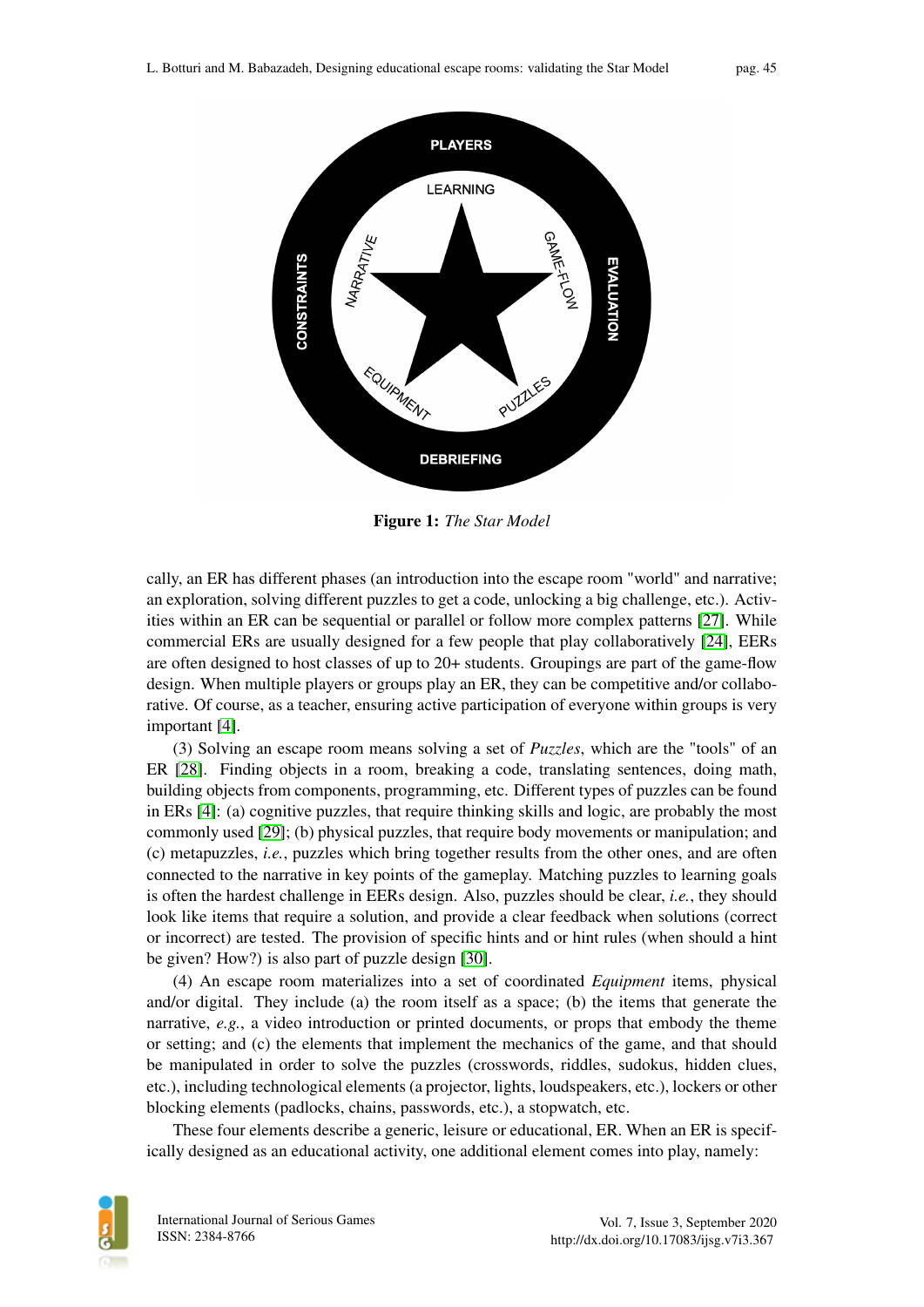(5) The envisaged *Learning* process, which is actually the reason of existence of an EER. This entails (a) the targeted learning outcomes in terms of (extra-)curricular content, (inter- or multi-) disciplinary competences, and soft skills; and (b) the expected learning process, *e.g.*, how the learning should take place. Is the content to be learned part of the background story? Are specific competences developed through puzzle solving? Etc. Within the Star Model we attribute this element a broader meaning than the *objectives* in the EscapeED model [\[13\]](#page-12-12).

As with any game, all elements should be consistent with each other: if each element has a reason for being part of the game experience [\[2\]](#page-12-1), this will make the escape room interesting, engaging, and effective. During the design process, the five elements should connect to each other to form a seamless experience. For example, the puzzles in an ER should be consistent with the storyline, and their solution should carry it meaningfully forward; also, puzzle and narrative should support learning; etc.

Nonetheless, they are also independent, *i.e.*, each one of them can be (at least partly) changed without necessarily requiring to change the others. For example, a designer might decide to change a single puzzle (*e.g.*, after a revision): the new puzzle should of course match the narrative and the props, but in principle that would not necessarily require major changes; or, to adapt the game-flow to multiple groups without changing the narrative and learning elements. For those familiar with game design, these elements correspond to traditional game design elements [\[23\]](#page-13-6): the narrative/theme corresponds directly, the game-flow corresponds to the game design, the puzzles correspond to the game mechanics, and the equipment corresponds to the game interface. The elements and their interrelations can be understood as design layers [\[31\]](#page-13-14).

### *3.2 Context elements*

While the five game elements generate the inner design of a game, the design of an EER should be informed by its context. The Star Model defines four relevant dimensions that should be analysed before starting the design process and that influence all the above-mentioned design elements.

(1) The *Players*, who are often students, and have specific characteristics (demographics, attitude towards the subject matter or content, attitude towards playing for learning, etc.), and that can be of a specific number (*e.g.*, classes of 15, or 20, or 25 students). Understanding your players corresponds to the regular "learner analysis" included in most Instructional Design models [\[25\]](#page-13-8).

(2) Possible time and space *Constraints*, which are usually quite tight in a regular school setting; *e.g.*, available space (the room might be small; or there might be multiple rooms available), or time (*e.g.*, if the escape room must be played within a specific school period), or the availability of specific equipment, etc. The learning outcomes themselves also constrain the content of the escape room, for example because they have to match the curriculum (which is also a form of design constraint). This can be intended as a "context analysis".

(3) How designers intend to conduct the *Evaluation* of the escape room. This is different even if complementary - to the evaluation of the learning that takes place in the escape room. Arnab and Clarke [\[32\]](#page-13-15) understand evaluation as a main component in game-based learning development: designers should identify specific moments to observe, or specific artefacts to collect and analyse afterwards, or specific questions or feedback to be collected from players after the game.

(4) Finally, the *Debriefing* is a key (but often overlooked [\[5,](#page-12-4) [12\]](#page-12-11)) after-game phase in which the learning cycle is completed [\[33\]](#page-13-16), and the playing experience is connected to the learning context. In fact, after the game rush, players should be made aware of the learning that occurred during the gameplay, and should be helped to connect it to prior learning and to

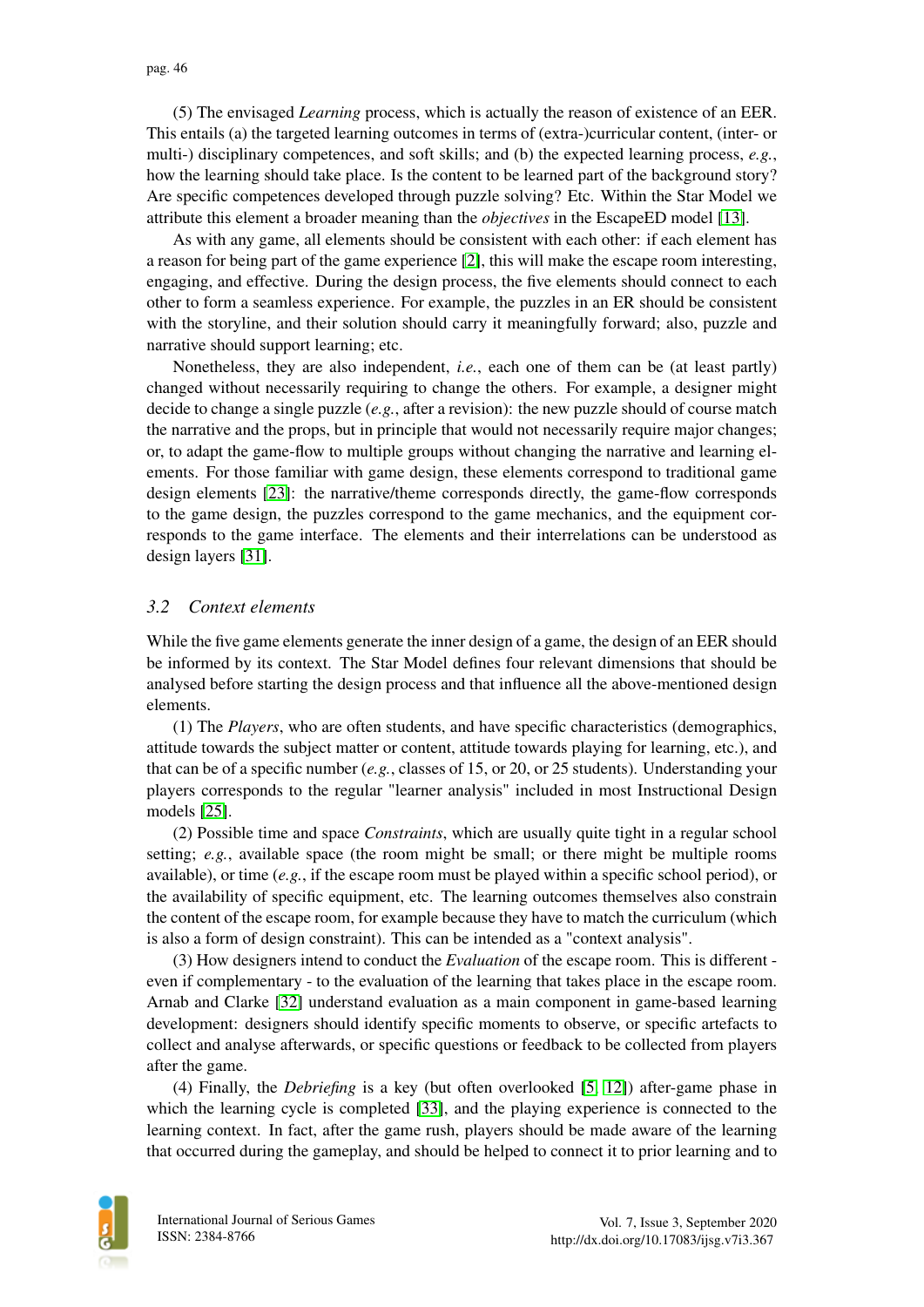the broader learning process in which the EER is included.

#### *3.3 A process for educational escape room design*

Designing an (educational) escape room is not an easy task: a room has many components and their interrelatedness might seem to be a formidable challenge for novices. The Star Model presented above provides a map of the territory, but does not suggest any specific path to be followed. While a generic reasonable and effective design process can be devised (and should be tentatively followed), any design activity will inevitably move back and forth from one element to the other, striving to follow inspiration and ideas (which may come from any point and at any time), and at the same time to keep the overall design consistent.

In principle, as suggested by most Instructional Design models (*e.g*., [\[25\]](#page-13-8)) the design of an EER should start from the definition of the expected learning outcomes (*Learning*) in relation to the potential *Players* and from the identification of *Constraints* (time, space, staff available). The designer should then find a core theme or *Narrative*, and within that narrative develop a suitable *Game-Flow* (defining groupings, phases, etc., *e.g.*, by drawing a map of the ER) and then proceed to develop the *Puzzles*. Specific *Equipment* (both technical and props) will be defined as the design moves along. Finally, the *Debriefing* should be carefully designed. As mentioned, this is where the learning part of an EER emerges, is made aware and connected to the actual goal of the experience. Reflection – both on how the players played the game and on the game content – is therefore crucial.

It is impossible to overstate the importance of play-testing in this process [\[28\]](#page-13-11); players never behave as you expect them to and it is only by having your game played over and over that you will be able to create a robust EER. Play-testing at all stages, as neatly exemplified in [\[4\]](#page-12-3), is absolutely crucial in order to develop a game that is both educational and fun to play: testing the individual puzzles, paper prototypes and the full game at different stages will provide important feedback to improve the design. As for any game, play-testing is also fundamental in order to achieve game balance and playability [\[34\]](#page-13-17). Experience tells that also the debriefing structure could and should be tested, as the game might provide different "hooks" to address learning, and that might work differently in different situations.

In most EERs publications teachers report the massive time investment and the lack of resources [\[12\]](#page-12-11). Designing an EER must also include thinking about its actual feasibility in the school setting. This includes the consideration of budgetary aspects and many practicalities of ERs management, trying to enable fast and easy handling [\[4\]](#page-12-3). Also, the ease of resetting the room to play again, *i.e.*, playing it over again with different players/groups/classes, which is often the case in an educational setting, should be considered.

Finally, while it is quite possible for a single person to design a room, the ongoing process of critique and refinement that takes place when working as a team can be invaluable. To this end, the Star Model can also be used as a shared overview to distribute and coordinate the work.

## <span id="page-6-0"></span>*4 Validating the Star Model*

#### *4.1 Training teachers to use and design educational escape rooms*

The Star Model was developed with the precise aim of providing an overview of the elements to be considered in the design of EERs. While it is based on solid previous game and instructional design work, it could just remain a neat theoretical tool, but not appealing or usable for its main intended public, namely, teachers. In order to validate the model, it was embedded in

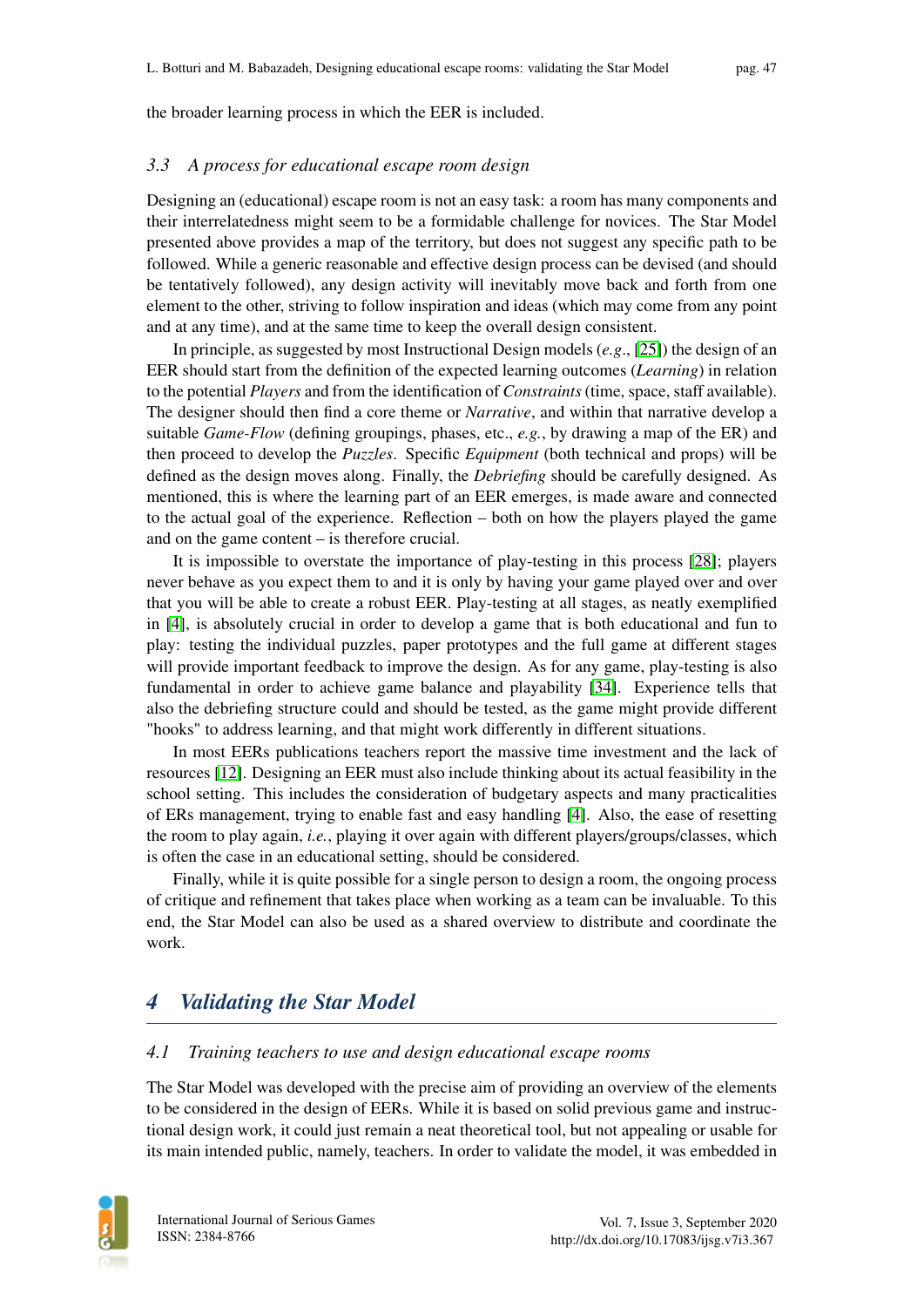three teacher education courses focused on EERs use and design at the Department of Education and Learning of the University of Applied Sciences and Arts of Southern Switzerland, the Italian-speaking teacher education university of Switzerland. The details of the courses are illustrated in Table [1.](#page-7-0)

<span id="page-7-0"></span>

| Course | Program              | Sector     | Participants |    | Hours           |
|--------|----------------------|------------|--------------|----|-----------------|
| A      | Master in education  | Lower sec. | Pre-service  | 16 | ı 6h            |
|        | Continuing education | Lower sec. | In-service   | 25 | 20 <sub>h</sub> |
|        | Continuing education | Primary    | In-service   | 20 | 20 <sub>h</sub> |

| <b>Table 1:</b> Details of the courses |  |  |
|----------------------------------------|--|--|
|----------------------------------------|--|--|

All courses shared the same learning goals, namely: understanding the key concepts of game-based learning in relation to EERs; integrating EERs in your own teaching; designing and developing your own EERs; planning ER design activities with pupils. The reference materials were the School Break handbooks [\[14–](#page-12-13)[16\]](#page-13-0), which include the Star Model.

Enrollment in the courses was voluntary (course A, in Table [1,](#page-7-0) was one option within a larger Master course). All of them gave credits on completion if attendance was above 4/5 of all contact hours (cf. the "Hours" column in Table [1\)](#page-7-0) and an EER was developed as output of a group work. About half of the contact hours were devoted to game experiences and reflections, and the other half was dedicated to the design and review of EERs.

The institutional regulations of the university in which the courses took place did not require a formal approval from the Ethics committee for a study which only involved adults and surveys. Nonetheless, all the participants were duly informed about the study and its goals, with a clear indication that their participation was voluntary and that they could withdraw at any time.

### *4.2 Method*

Based on the Instructional Design tradition in model validation [\[35\]](#page-14-0), we decided to focus on *internal validation*, i.e., considering the model formal features and its use. As for formal features, our validation addressed the model's clarity and completeness; as for its use, it included both its perceived utility and actual use. These four concepts where transposed to the following six research questions, where clarity has been operationalized in three aspects, namely, overall clarity, elements clarity, and clarity of relationships:

- 1. Is the model globally understandable? (overall clarity)
- 2. Are its individual elements understandable? (elements clarity)
- 3. Does the model straightforwardly illustrate the relationships among the elements? (clarity of relationships)
- 4. Is the model complete, or are some key elements missing? (completeness)
- 5. Did teachers actually use the model while designing their own EERs? (actual use)
- 6. Do teachers think that the model is in general useful for the design of EERs? (utility)

A post-course survey was developed in order to collect teachers' assessment on the model along these six research questions. The survey is available in Annex 2. Overall, 50 teachers filled in the survey: 17 in-service primary school teachers, 18 in-service secondary school teachers and 15 pre-service secondary school teachers.

For courses B and C, a pre-course survey was also delivered (cf. Annex 1), in order to track both the participants' previous knowledge and experiences and to collect their self-assessment in relation to the course goals, using the following items:

1. I know where to find good EERs for my class

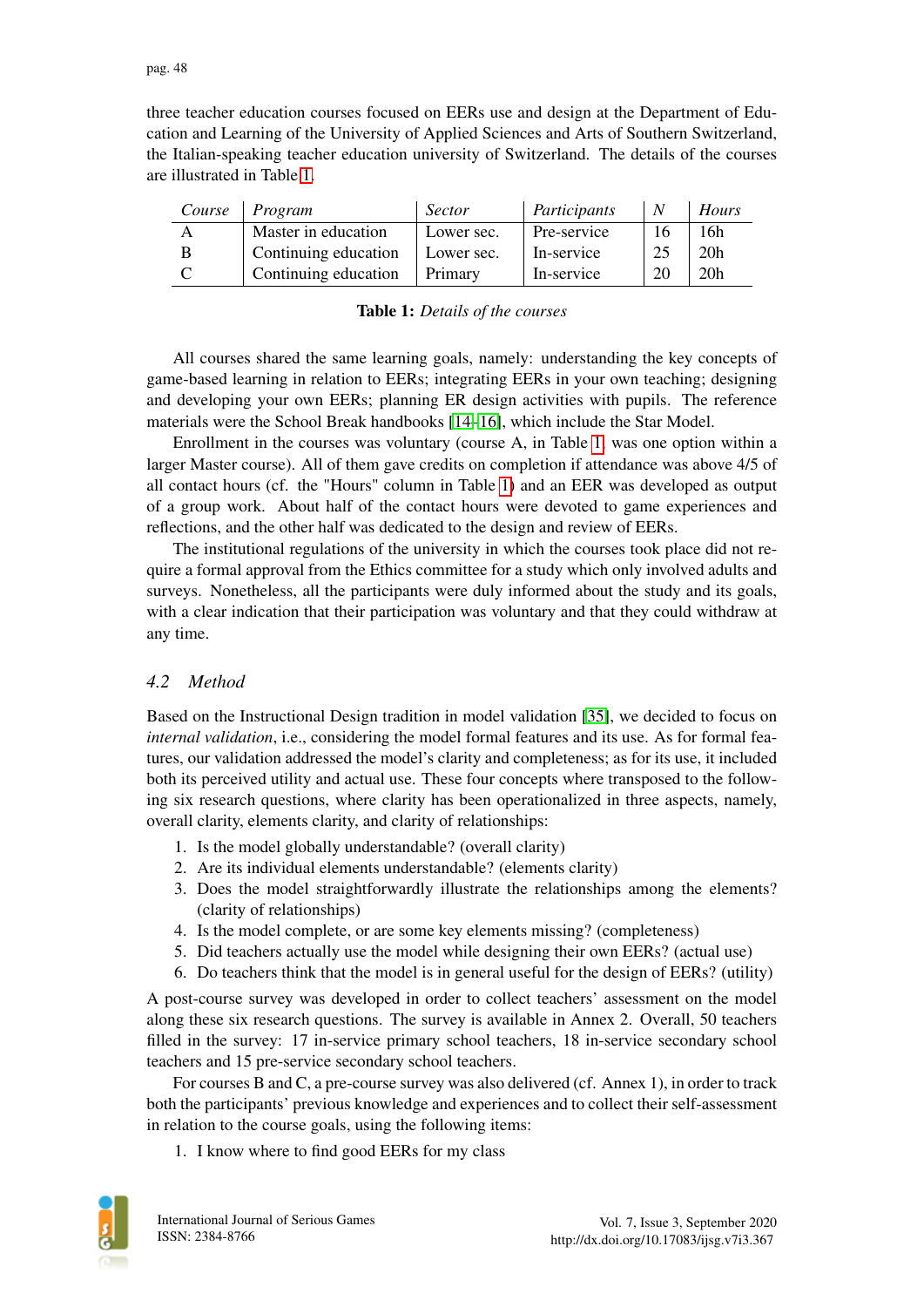- 2. I know where to look for resources for creating my own EER
- 3. I can prepare for playing an EER with my class
- 4. I feel I can handle playing an EER with my class
- 5. I can integrate an EER with the other learning activities in my plan
- 6. I can use an EER to actually enhance learning of my pupils
- 7. I can use an EER for the assessment of my pupils
- 8. I can design a new EER

In that case the post-course survey included matching items, so that for 24 participants it was possible to calculate the self-assessment delta in relation to the learning goals. 29 inservice participants also declared their age of service: 7 teachers were beginners (less than 5 years in the profession), 9 were advanced (between 5 and 10 years) and 8 were experts (more than 10 years). Unfortunately, we could not deliver any pre-course survey for course A.

All evaluation items in the surveys were collected using 4-points Likert scales, from 0 (lowest/"I do not agree") to 3 (higher/"I completely agree"). Results were elaborated based on frequencies; given the sample size, only descriptive statistics were used.

#### *4.3 Results*

First of all, the courses overall received a very positive evaluation. For the continuing education courses, 36 out of the 37 respondents indicated they would like to register for a follow-up course, and 34 would recommend the course to their colleagues. All teachers confirmed they intend to actually use and design EERs for their classes, while fewer plan to design ERs with their pupils.

The self-assessment of ER use and design competences  $(N=24, \text{ only in-service teachers})$ who completed both the pre- and post-course surveys) indicated a general perception of improvement: on average, the self-assessment of each competence increased by 1.19 (on a scale from 0 to 3), ranging from a maximum for "I can design a new EER" (1.83) to a minimum for "I feel I can handle playing an EER with my class" (0.83). On average, secondary school teachers' self-assessment indicate a larger increase (1.42) than primary school teachers (0.97). These results suggest that the course overall, which was based on the Star Model, was successful, at least according to the participants' short-term satisfaction.

The evaluation of the Star Model (N=50, including both in-service and pre-service teachers) also yielded overall positive results, with a global average score across the above-mentioned six items of 2.16 on a 0-to-3 scale. Figure 2 illustrates the results for each item, and adds a global value, which is calculated as the average of the six items.

The model appears to be understandable both overall (2.28) and by element (2.34) and especially complete (2.40), *i.e.*, according to the participants it captures all relevant elements in EERs design. To a lower extent, the model is able to represent the relationships among its elements (2.0). Teachers find the model useful (2.10) and seem to have actually used it in their design work (1.84; the answer of 35 out of 50 participants was 2 or 3, *i.e.*, in the positive part of the Likert scale).

The model evaluation results show interesting differences if we consider the three groups in the three courses (Figure 3).

As the design of the courses in general and for the individual sessions was alike, we can assume that such differences depend on the different perception of these three types of teachers. Secondary school teachers seem to like the model more (global average 2.33 for in-service teachers and 2.22 for pre-service teachers) than primary school teachers (global average 1.93). While pre-service secondary school teachers seem to have appreciated the completeness of the model, in-service ones have a remarkably higher score on relationship and actual use. A possible interpretation is that pre-service teachers were looking for an overview of the elements

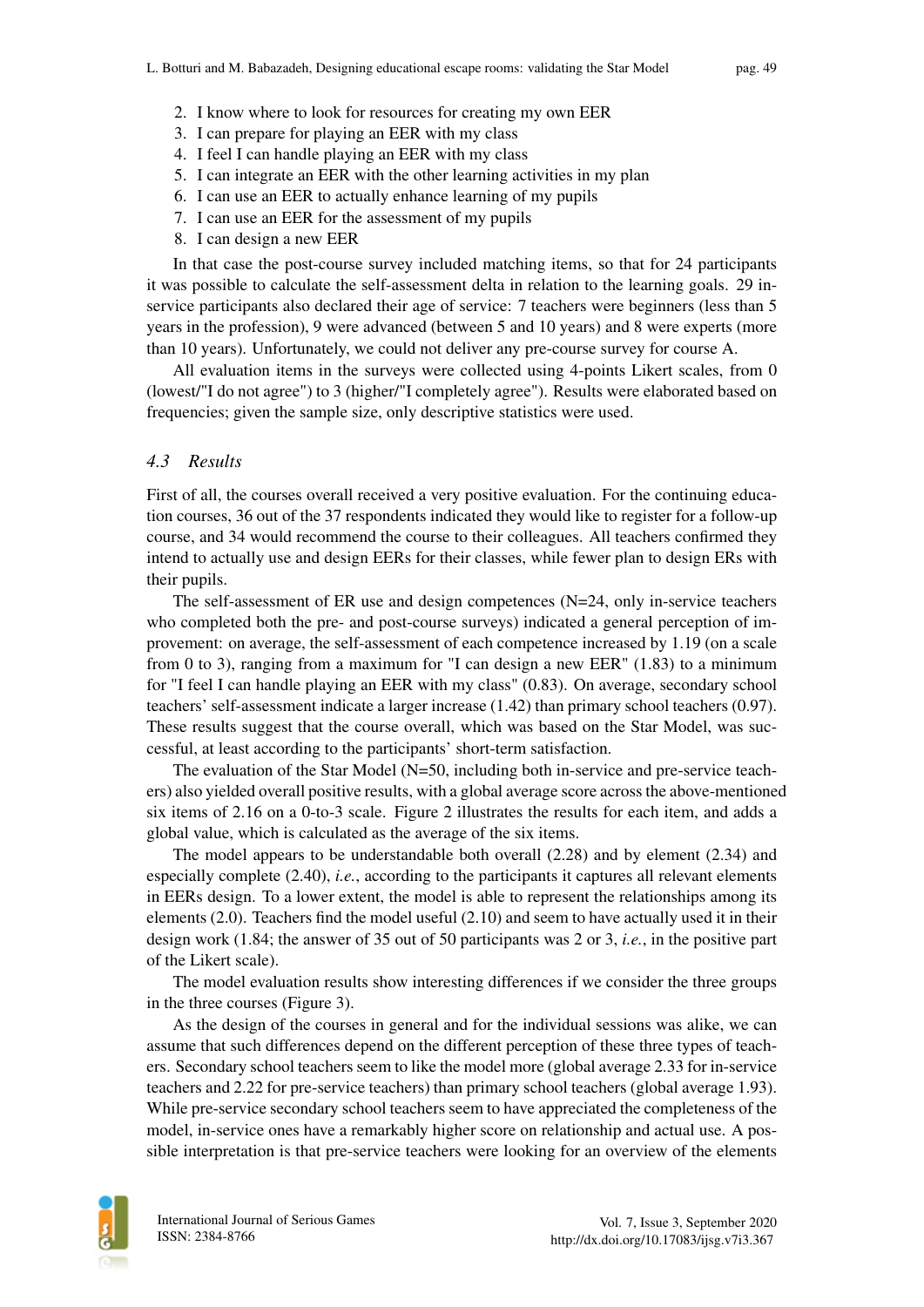

Figure 2: *Global model evaluation (N=50)*



**Evaluation by sector** 

Figure 3: *Model evaluation by sector (N=50)*

in involved in this type of instructional game design in order to reduce complexity, while in-service teachers, who are in general more used to handle complex instructional designs, looked for more step-to-step guidance through the design process, focusing on "doing the design" and on interrelations. On the other hand, the relatively lower scores provided by primary school teachers raise some questions: is the model too complex to be clear and useful? Would they prefer a different approach? It is important to consider that both the background and professional profile of primary and secondary school teachers in Switzerland is very different: primary school teachers are generalist teachers (*i.e.*, they teach all subjects to just one class) and have a 3-year vocational Bachelor degree in teaching; secondary school teachers are subject specialists (*i.e.*, they teach just one subject to more classes) have at least a disciplinary Bachelor or Master degree plus a 2-year vocational Master in teaching.

Finally, the experience (age of service) of the participants also seems to have an influence on their reception of the Star Model (Figure 4).

The analysis was conducted only on the 29 in-service teachers that declared they age of service. Interestingly enough, more experienced teachers appreciated the model the most (experts: 2.35; advanced: 2.32) than novice teachers (1.83). This is consistent across the

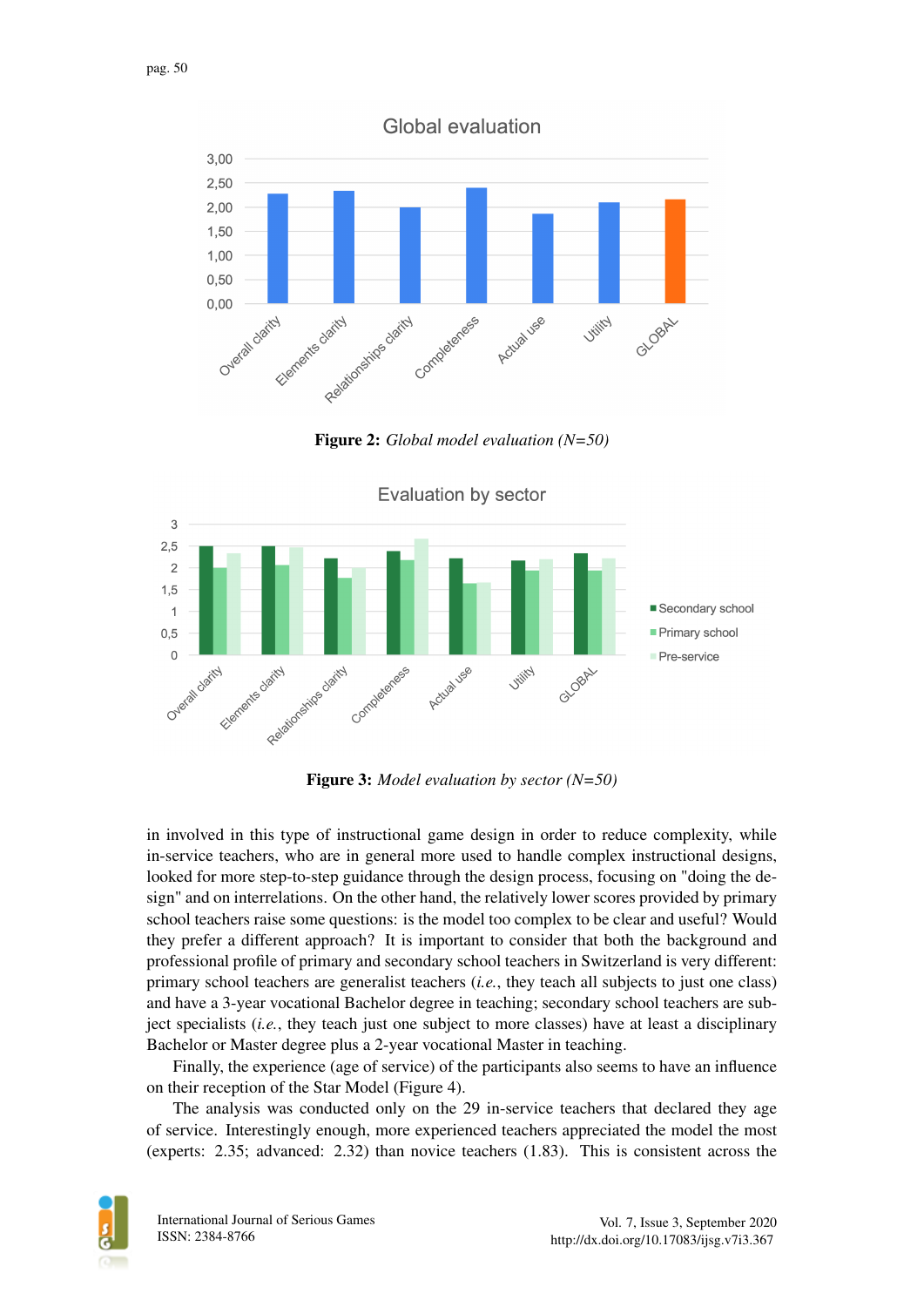

Figure 4: *Model evaluation by experience (age of service; N=29)*

six items, and can be interpreted in at least two different ways. Given that age of service is largely related to age, we could infer that younger teachers do not need so much support in the design of EERs (or of game-based experiences in general), so that the Star Model looks maybe interesting but practically pleonastic. On the contrary, we could infer that more experienced teachers have a more detailed awareness of the complexity of game-based learning, and therefore appreciate more the model's support. While not conducted in a structured way, the observation of the EERs designed by the participants during the courses seem to support the second hypothesis.

## <span id="page-10-0"></span>*5 Discussion and conclusion*

#### *5.1 About the Star model*

The Star Model was developed in the framework of the School Break Erasmus+ project as a support to EERs design. It brings together insights from the previous work of scholars and game design and ERs/game-based learning (*e.g.*, [\[13,](#page-12-12) [23\]](#page-13-6)), and its key aim is providing an overview of the internal game elements and of its context, in order to support the consistent design of meaningful play [\[24\]](#page-13-7). We believe that the Star Model provides new insights to EER design and development, as it organizes its elements on two layers (game elements and contextual elements) and brings their interconnections to the foreground. Also, it focuses on game-flow and constraints as important design elements.

To the extent of our knowledge, this model is one of the first design tools intended to support the design of EERs. While other models are available, like EscapED, this one overcomes some limitations and provides a useful alternative. Game design is no formal science, and of course other models can and will be proposed to emphasize different aspects, or introduce new perspectives on the design process. As in other disciplines, the variety of available models offers a broader and richer palette to designers. Starting in the early '90, many models were developed for example in the domain of Instructional Design & Development [\[36\]](#page-14-1). In a 1991 review [\[37\]](#page-14-2), the author noted that "models vary widely in their purposes, amount of detail provided, and the technical jargon they contain" (p.4) so that "developers should be in the position of selecting an appropriate model. As has been noted in other contexts, *if the only tool you have is a hammer, you tend to treat everything like a nail.*" (p. 48). We therefore believe that a new model, if tested and validated, always opens up new design and thinking

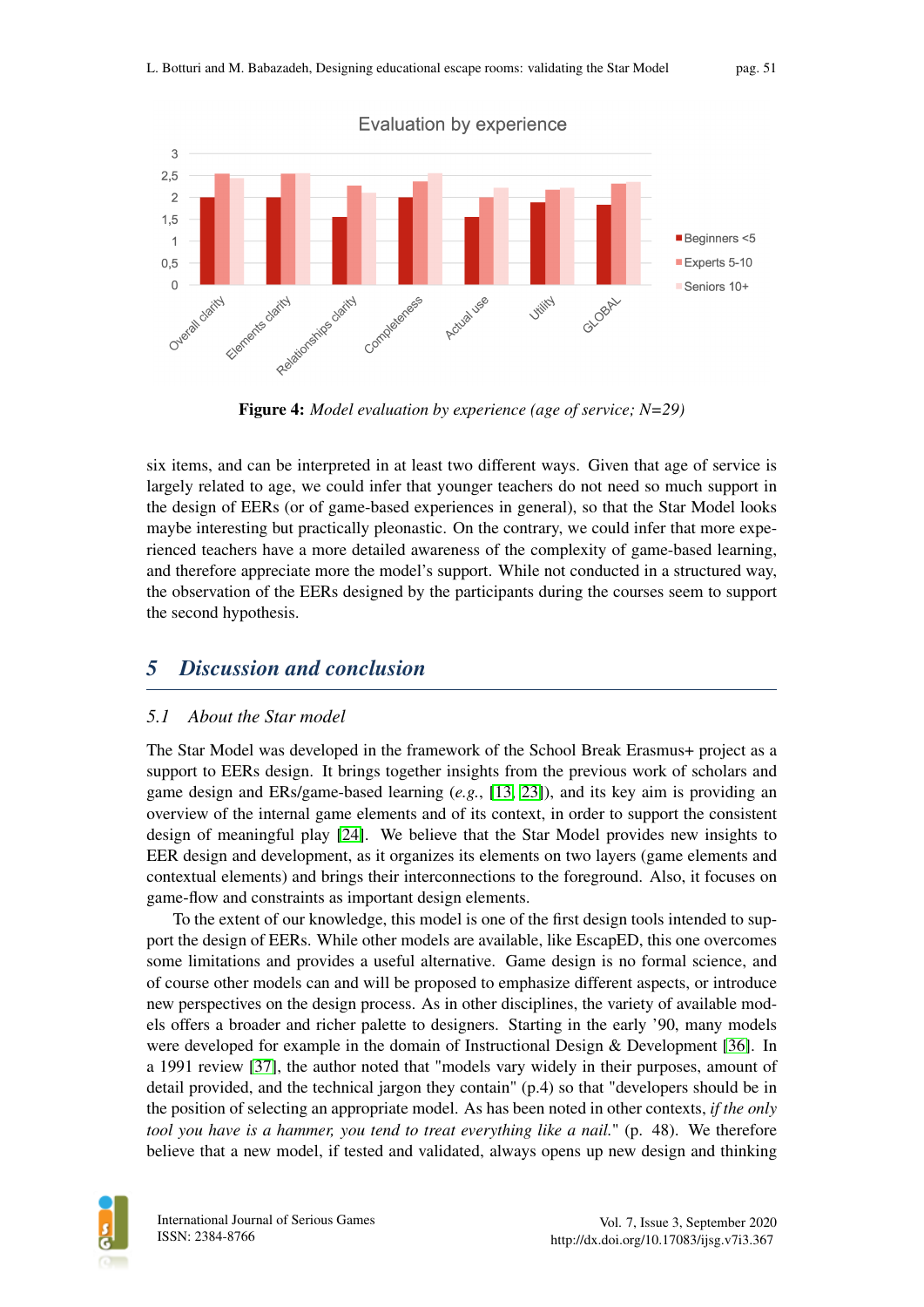spaces.

The results presented in this paper indicate that the Star Model makes sense to teachers, and could be used as a starting point for their training in EERs design. As the model is disseminated, more data will be collected and more insights will be available to improve it – for example to make it simpler, or graphically clearer and more appealing.

#### *5.2 About the validation*

In order to validate the Star Model, we surveyed 50 teachers after an EER course about the clarity (overall, of individual elements, and of the relationships among the elements), completeness, utility and actual use of the model; for 24 of them we also measured their selfassessment in EERs use and design skills. This corresponds to an *internal validation* of the model, as it does not refer to products or activities developed with the model itself, but to its formal features and perception by its users [\[35\]](#page-14-0), i.e., it focuses on the "integrity of the model and its use" (p. 737). As there is no unique and agreed-upon reference, our validation is based on data collected through *ad hoc* surveys developed by the authors, focusing on the parameters listed above, which match the key dimensions of internal evaluation, namely the model components and use [\[35\]](#page-14-0). This choice entails two limitations that should be taken into account: first, the validation questions were chosen by the authors, and cannot be directly compared to other studies; second, our data are self-evaluations, which are always subject to bias and often differ from third-person evaluations; Moreover, due to organizational reasons, the pre-course survey was not delivered in course A, which may have an impact on the results and make them slightly less comparable.

Nonetheless, our study shows overall positive results in both the course design and implementation, and in the explicit model evaluation, and suggests that the model can be proposed as a valid tool for EERs design. The model evaluation items yielded different results between primary and secondary school teachers, and between teachers with fewer years of service (beginners) with respect to teachers with more years of service. While such differences are not unexpected considering how diverse are these professional groups, they stimulate questions to drive further investigation on EERs, and more in general, on game-based learning.

### *5.3 Outlooks*

Further investigation questions also emerge from this paper and from the observation of teachers' EERs designs. For example, what are the most common pitfalls that teachers encounter in EERs design? Are there subject matters, topics or competences that more easily fit the EER format? What elements in the model require more attention in order to be grasped by teachers and actually integrated in the design? Such research questions should be pursued to investigate the design issues connected to the educational use of escape rooms and boxes, which should be considered alongside the evaluation of their instructional affordances and impact.

Another interesting research direction could be the direct comparison of different EER design models. Are there differences in the learning curve or in the understanding of the model? Do they better fit different school levels, subjects or situations?

#### *Acknowledgments*

We wish to thank all the partners in the SchoolBreak projects. The SchoolBreak project is supported by the Erasmus+ programme of the European Commission, and in Switzerland by the Movetia Foundation. We are also grateful for the insightful and constructive feedback of the anonymous reviewers.

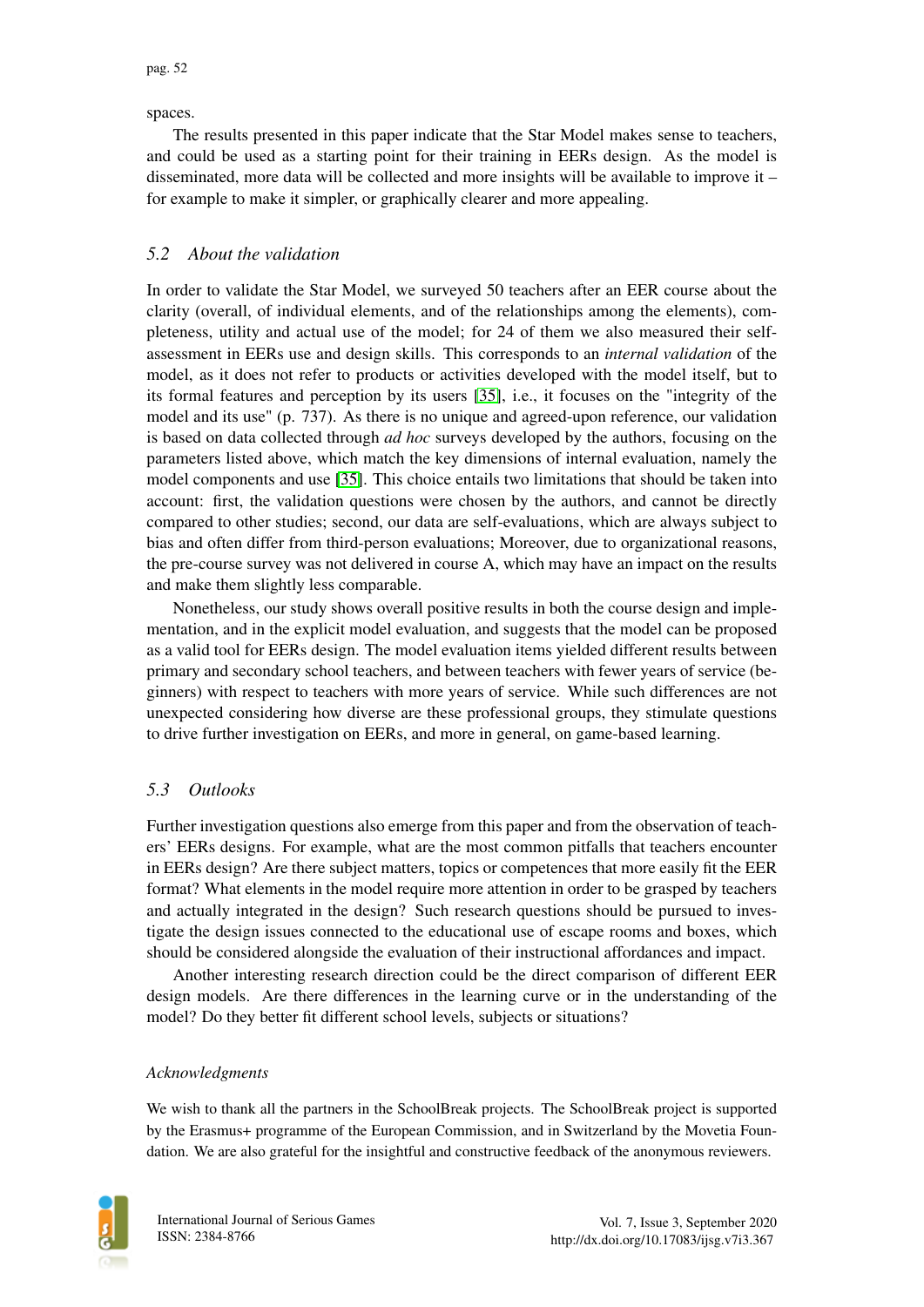## *References*

- <span id="page-12-0"></span>[1] S. Nicholson, "The state of escape: Escape room design and facilities," Presented at Meaningful Play, 2016. [Online]. Available: [http://scottnicholson.com/pubs/](http://scottnicholson.com/pubs/stateofescape.pdf) [stateofescape.pdf](http://scottnicholson.com/pubs/stateofescape.pdf)
- <span id="page-12-1"></span>[2] S. Nicholson, "Creating engaging escape rooms for the classroom," *Official Journal of Childhood Education Int.*, vol. 94, no. 1, pp. 44–49, 2018. doi: http://dx.doi.org/10.1080/00094056.2018.1420363
- <span id="page-12-2"></span>[3] WEF, *New Vision for Education: Unlocking the Potential of Technology*. Davos: World Economic Forum, 2015. [Online]. Available: [http://www3.weforum.org/docs/](http://www3.weforum.org/docs/WEFUSA_NewVisionforEducation_Report2015.pdf) [WEFUSA\\_NewVisionforEducation\\_Report2015.pdf](http://www3.weforum.org/docs/WEFUSA_NewVisionforEducation_Report2015.pdf)
- <span id="page-12-3"></span>[4] A. Veldkamp, J. Daemen, S. Teekens, S. Koelewijn, M.-C. P. J. Knippels, and W. R. van Joolingen, "Escape boxes: Bringing escape room experience into the classroom," *British Journal of Educational Tech.*, vol. 51, no. 4, pp. 1220–1239, 2020. doi: https://doi.org/10.1111/bjet.12935
- <span id="page-12-4"></span>[5] D. Menon and M. Romero, *Game Mechanics Supporting a Learning and Playful Experience in Educational Escape Games*. IGI Global, 2019, ch. 7, pp. 143–162, doi: https://doi.org/10.4018/978-1-7998-2015-4.ch007.
- <span id="page-12-5"></span>[6] M. Hermanns *et al.*, "Using an "escape room" toolbox approach to enhance pharmacology education," *Journal of Nursing Education and Practice*, vol. 8, no. 4, pp. 89–95, 2018. doi: https://doi.org/10.5430/jnep.v8n4p89
- <span id="page-12-6"></span>[7] A. E. Kinio, L. Dufresne, T. Brandys, and P. Jetty, "Break out of the classroom: the use of escape rooms as an alternative teaching strategy in surgical education," *Journal of surgical education*, vol. 76, no. 1, pp. 134–139, 2019. doi: https://doi.org/10.1016/j.jsurg.2018.06.030
- <span id="page-12-7"></span>[8] A. I. V. Vörös and Z. Sárközi, "Physics escape room as an educational tool," in *AIP Conference Proceedings*, vol. 1916, no. 1. AIP Publishing LLC, 2017. doi: https://doi.org/10.1063/1.5017455 p. 050002.
- <span id="page-12-8"></span>[9] M. Csikszentmihalyi, *Flow and the foundations of positive psychology: The collected works of Mihaly Csikszentmihalyi*. Berlin: Springer, 2014, doi: https://doi.org/10.1007/978-94-017-9088-8.
- <span id="page-12-9"></span>[10] C. Giang *et al.*, "Exploring escape games as a teaching tool in educational robotics," in *Proc. of EDUROBOTICS conf.*, 2018. doi: https://doi.org/10.1007/978-3-030-18141- 3\_8 pp. 95–106.
- <span id="page-12-10"></span>[11] S. López-Pernas, A. Gordillo, E. Barra, and J. Quemada, "Examining the use of an educational escape room for teaching programming in a higher education setting," *IEEE Access*, vol. 7, pp. 31 723–31 737, 2019. doi: https://doi.org/10.1109/access.2019.2902976
- <span id="page-12-11"></span>[12] P. Fotaris and T. Mastoras, "Escape rooms for learning: A systematic review," in *Proc. of the 13th Int. Conf. on Game Based Learning*, 10 2019. doi: https://doi.org/10.34190/GBL.19.179 pp. 235–243.
- <span id="page-12-12"></span>[13] S. Clarke, D. Peel, S. Arnab, L. Morini, H. Keegan, and O. Wood, "Escaped: A framework for creating educational escape rooms and interactive games to for higher/further education," *International Journal of Serious Games*, no. 4(3), pp. 73–86, 2017. [Online]. Available:<https://dx.doi.org/10.17083/ijsg.v4i3.180>
- <span id="page-12-13"></span>[14] School Break, *Using Educational Escape Rooms in Class. School Break Handbook 1*. School Break Project, 2019. [Online]. Available: [http://www.school-break.eu/](http://www.school-break.eu/wp-content/uploads/2020/03/SB_Handbook_1_eER_use_in_teaching.pdf) [wp-content/uploads/2020/03/SB\\_Handbook\\_1\\_eER\\_use\\_in\\_teaching.pdf](http://www.school-break.eu/wp-content/uploads/2020/03/SB_Handbook_1_eER_use_in_teaching.pdf)
- <span id="page-12-14"></span>[15] School Break, *Designing Educational Escape Rooms. School Break Handbook 2*. School Break Project, 2019. [Online]. Available: [http://www.school-break.eu/](http://www.school-break.eu/wp-content/uploads/2020/03/SB_Handbook_2_desinging_eERs.pdf) [wp-content/uploads/2020/03/SB\\_Handbook\\_2\\_desinging\\_eERs.pdf](http://www.school-break.eu/wp-content/uploads/2020/03/SB_Handbook_2_desinging_eERs.pdf)

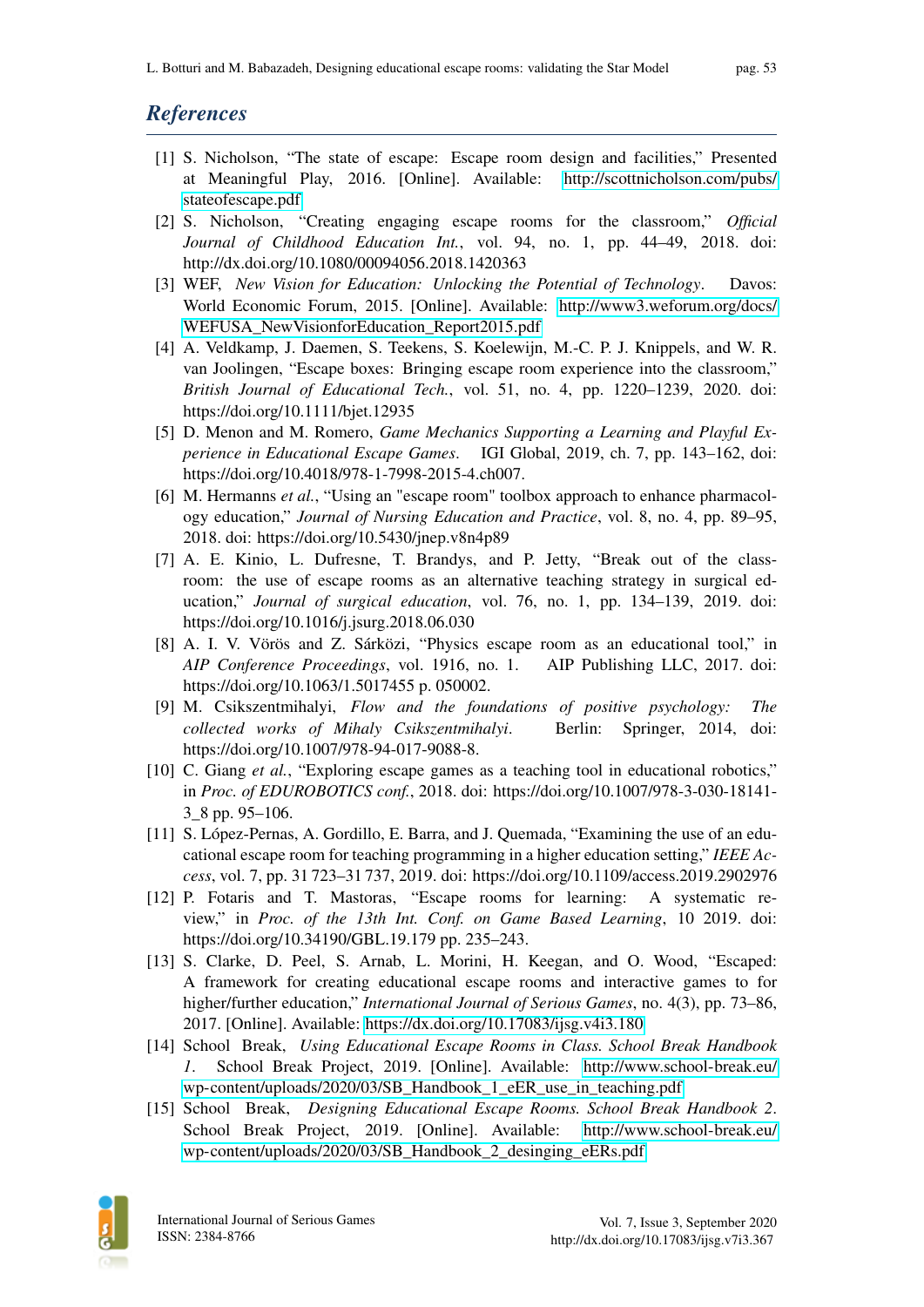- <span id="page-13-0"></span>[16] School Break, *Designing Escape Rooms in Class. School Break Handbook 3*. School Break Project, 2019. [Online]. Available: [http://www.school-break.eu/wp-content/](http://www.school-break.eu/wp-content/uploads/2020/03/SB_Handbook_3_learning_through_designing2.pdf) [uploads/2020/03/SB\\_Handbook\\_3\\_learning\\_through\\_designing2.pdf](http://www.school-break.eu/wp-content/uploads/2020/03/SB_Handbook_3_learning_through_designing2.pdf)
- <span id="page-13-1"></span>[17] A. J. Corkill, "Advance organizers: Facilitators of recall," *Educational Psychology Review*, vol. 4, no. 1, pp. 33–67, 1992. [Online]. Available: [http://www.jstor.org/stable/](http://www.jstor.org/stable/23359577) [23359577](http://www.jstor.org/stable/23359577)
- <span id="page-13-2"></span>[18] R. Garris, R. Ahlers, and J. E. Driskell, "Games, motivation, and learning: A research and practice model," *Simulation & gaming*, vol. 33, no. 4, pp. 441–467, 2002. [Online]. Available: [http://www.brainadvantage.com/PDF/Games,Motivation,andLearning.pdf](http://www.brainadvantage.com/PDF/Games, Motivation, and Learning.pdf)
- <span id="page-13-3"></span>[19] O. Heikkinen and J. Shumeyko, "Designing an escape room with the experience pyramid model," Haaga-Helia ammattikorkeakoulu, Bachelor Thesis, 2016. [Online]. Available:<https://www.theseus.fi/handle/10024/112798>
- <span id="page-13-4"></span>[20] H. N. Eukel, J. E. Frenzel, and D. Cernusca, "Educational gaming for pharmacy students – design and evaluation of a diabetes-themed escape room," *American Journal of Pharmaceutical Education*, vol. 81, no. 7, 2017. doi: https://doi.org/10.5688/ajpe8176265
- [21] H. Wise, J. Lowe, A. Hill, L. Barnett, and C. Barton, "Escape the welcome cliché: Designing educational escape rooms to enhance students' learning experience." *Journal of Information Literacy*, vol. 12, no. 1, 2018. doi: https://doi.org/10.11645/12.1.2394
- <span id="page-13-5"></span>[22] B. L. Morrell and H. M. Ball, "Can you escape nursing school? educational escape room in nursing education," *The Research Journal of the National League for Nursing*, vol. 41, no. 3, pp. 197–198, 2020. doi: https://doi.org/10.1097/01.nep.0000000000000441
- <span id="page-13-6"></span>[23] K. Salen and E. Zimmermann, *Rules of play: Game design fundamentals*. Boston, MA: MIT Press, 2004, doi: https://doi.org/10.1177/1470357205048940.
- <span id="page-13-7"></span>[24] S. Nicholson, "Ask why: creating a better player experience through environmental storytelling and consistency in escape room design," *Meaningful Play*, pp. 1–17, 2016. [Online]. Available:<http://scottnicholson.com/pubs/askwhy.pdf>
- <span id="page-13-8"></span>[25] G. R. Morrison, S. J. Ross, J. R. Morrison, and H. K. Kalman, *Designing effective instruction*. John Wiley & Sons, 2019, doi: https://doi.org/10.1007/BF02504995.
- <span id="page-13-9"></span>[26] H. Jenkins, "Game design as narrative architecture," *Computer*, vol. 44, no. 53, pp. 118– 130, 2003.
- <span id="page-13-10"></span>[27] S. Nicholson, "Peeking behind the locked door: A survey of escape room facilities," Whitepaper, 2015. [Online]. Available:<http://scottnicholson.com/pubs/erfacwhite.pdf>
- <span id="page-13-11"></span>[28] N. Whitton, "Playful learning: tools, techniques, and tactics," *Research in Learning Technology*, vol. 26, 2018. doi: https://doi.org/10.25304/rlt.v26.2035
- <span id="page-13-12"></span>[29] M. Wiemker, E. Elumir, and A. Clare, "Escape room games," *Game Based Learning*, vol. 55, pp. 55–75, 2015. [Online]. Available: [http://skill.fhstp.ac.at/wp-content/](http://skill.fhstp.ac.at/wp-content/uploads/2016/05/Tagungsband_2015.pdf) [uploads/2016/05/Tagungsband\\_2015.pdf](http://skill.fhstp.ac.at/wp-content/uploads/2016/05/Tagungsband_2015.pdf)
- <span id="page-13-13"></span>[30] PlayThinkLearn, "Eduscapes," [http://eduscapes.playthinklearn.net/,](http://eduscapes.playthinklearn.net/) 2016, accessed: 2020-04-02.
- <span id="page-13-14"></span>[31] A. S. Gibbons, *An architectural approach to instructional design*. New York: Routledge/Taylor & Francis Group, 2014, doi: https://doi.org/10.4324/9780203075203.
- <span id="page-13-15"></span>[32] S. Arnab and S. Clarke, "Towards a trans-disciplinary methodology for a game-based intervention development process," *British journal of educational technology*, no. 48(2), pp. 279–312, 2017. doi: https://doi.org/10.1111/bjet.12377
- <span id="page-13-16"></span>[33] A. Betrus and L. Botturi, "Principles of using simulations and games for teaching," in *Playing Games in Schools: Engaging Learners through Interactive Entertainment*, A. Hirumi, Ed. International Society for Technology in Education, 2010, pp. 33–55.
- <span id="page-13-17"></span>[34] B. L. Brathwaite and I. Schreiber, *Challenges for Game Designers*. Nelson Education, 2009. [Online]. Available:<http://www.dreamco.com/challenges.pdf>

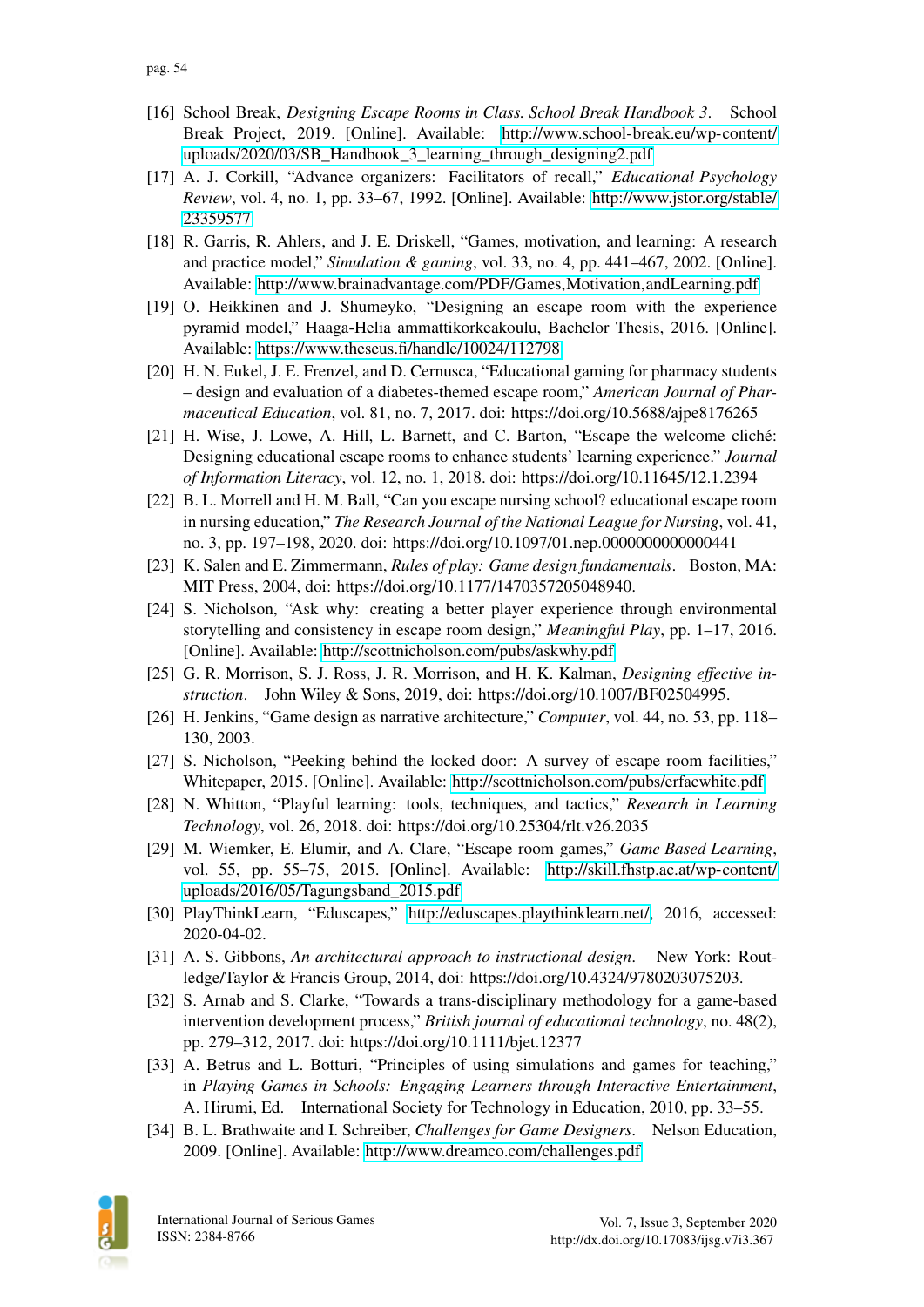- <span id="page-14-0"></span>[35] R. C. Richey, "Validating instructional design and development models," *Innovations in instructional technology: Essays in honor of M. David Merrill*, pp. 171–185, 2005. doi: https://doi.org/10.4324/9781410613684
- <span id="page-14-1"></span>[36] R. M. Branch and T. A. Dousy, *Survey of instructional design models, 5th edition*. Association for Educational Communications and Technology, 2015.
- <span id="page-14-2"></span>[37] K. L. Gustafson and G. C. Powell, *Survey of instructional development models with an annotated ERIC bibliography*. ERIC, 1991.

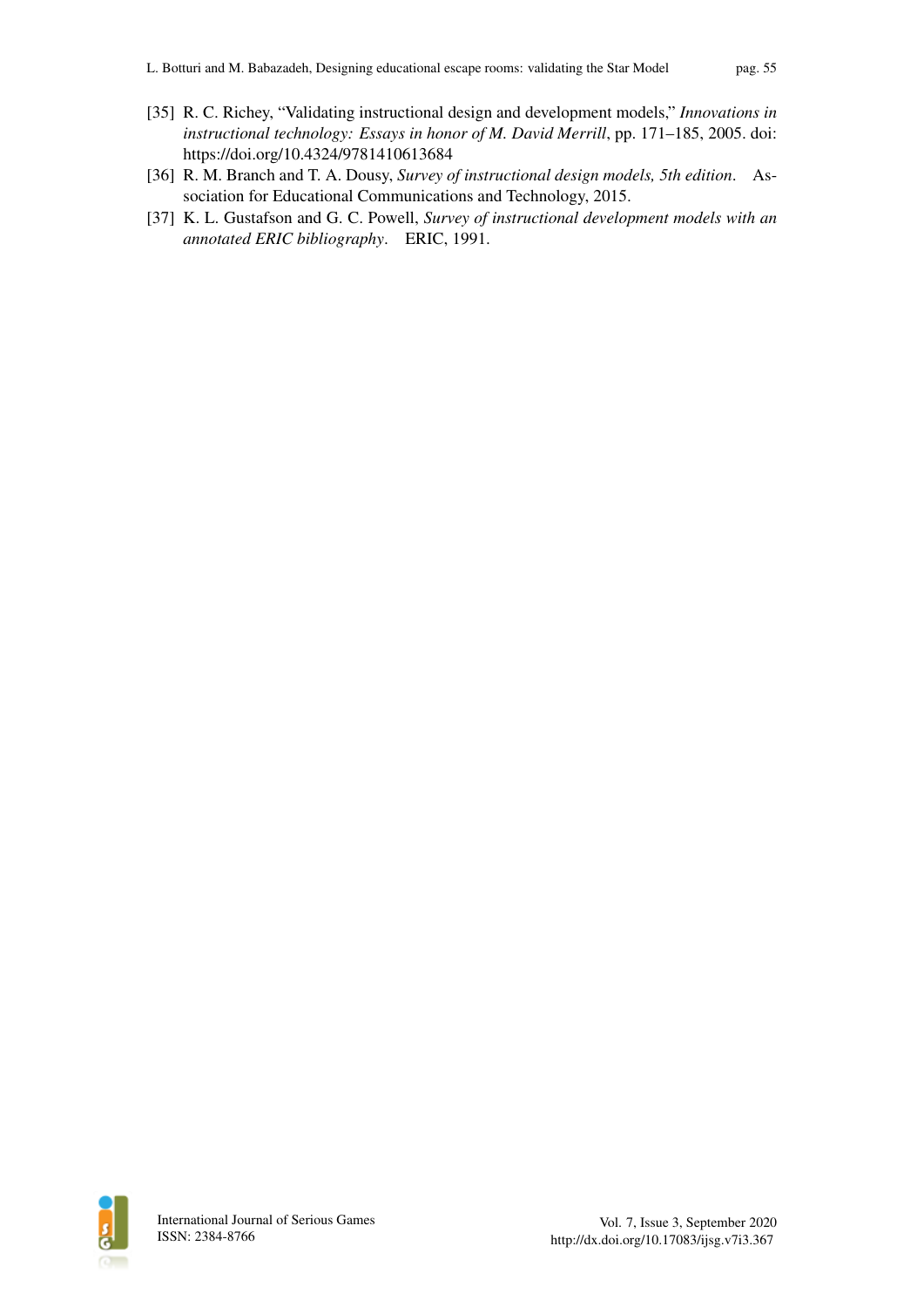## *A ANNEX 1. ABOUT ESCAPE ROOMS (pre-course survey)*

- Gender (M/F)
- In what school sector are you employed? (Primary school / Secondary school)
- If you teach in secondary schools, what is your main subject? (List of subjects)
- How long have you been teaching? (Less than 3 years / Between 3 and 5 years / Between 5 and 10 years / More than 10 years)
- Escape room experience (Possible answer for each item: Many times / 1 time only / Never)
	- Have you ever played an ER, whether for fun or learning?
	- Have you ever led an ER designed by others as game master?
	- Have you ever designed an ER, whether for fun or learning?
	- Have you ever designed an ER with your pupils?
- Serious games experience (Possible answer for each item: Many times / 1 time only / Never)
	- Have you ever used game-based activities in class (quizzes, scavenger hunts, memory, etc.)?
	- Have you ever designed game-based activities in class (quizzes, scavenger hunts, memory, etc.)?
	- Have you ever used game-based activities with your pupils?
- Do you have any other game-based learning experiences that you deem relevant for this course? (open answer)
- Why are you interested in escape rooms? (open answer)
- What do you expect from this course? (open answer)
- To what extent do you agree with the following statements? (Likert scale from  $0 =$ completely disagree to  $3 =$  completely agree)
	- I know where I can find good ER for my class
	- I know where to find resources to create good ERs
	- I know how to prepare for using an ER in my class
	- I feel at ease in conducting an ER in class as game master
	- I know how to integrate and ER in a learning unit
	- I know how to get the most learning for my pupils from an ER
	- I know how to use an ER for the evaluation of my pupils
	- I can design a new ER

## *B ANNEX 2: ABOUT ESCAPE ROOMS (post-course survey)*

- Gender (M/F)
- In what school sector are you employed? (Primary school / Secondary school)
- After this course, how useful do you think escape rooms are for teaching and learning? (open answer)
- In general, did the course met your expectations? (I learned more than I expected / I learned what I expected / I learned less than I expected / Other: ...)
- To what extent do you agree with the following statements? (Likert scale from  $0 =$ completely disagree to  $3 =$  completely agree)
	- I know where I can find good ER for my class
	- I know where to find resources to create good ERs
	- I know how to prepare for using an ER in my class
	- I feel at ease in conducting an ER in class as game master